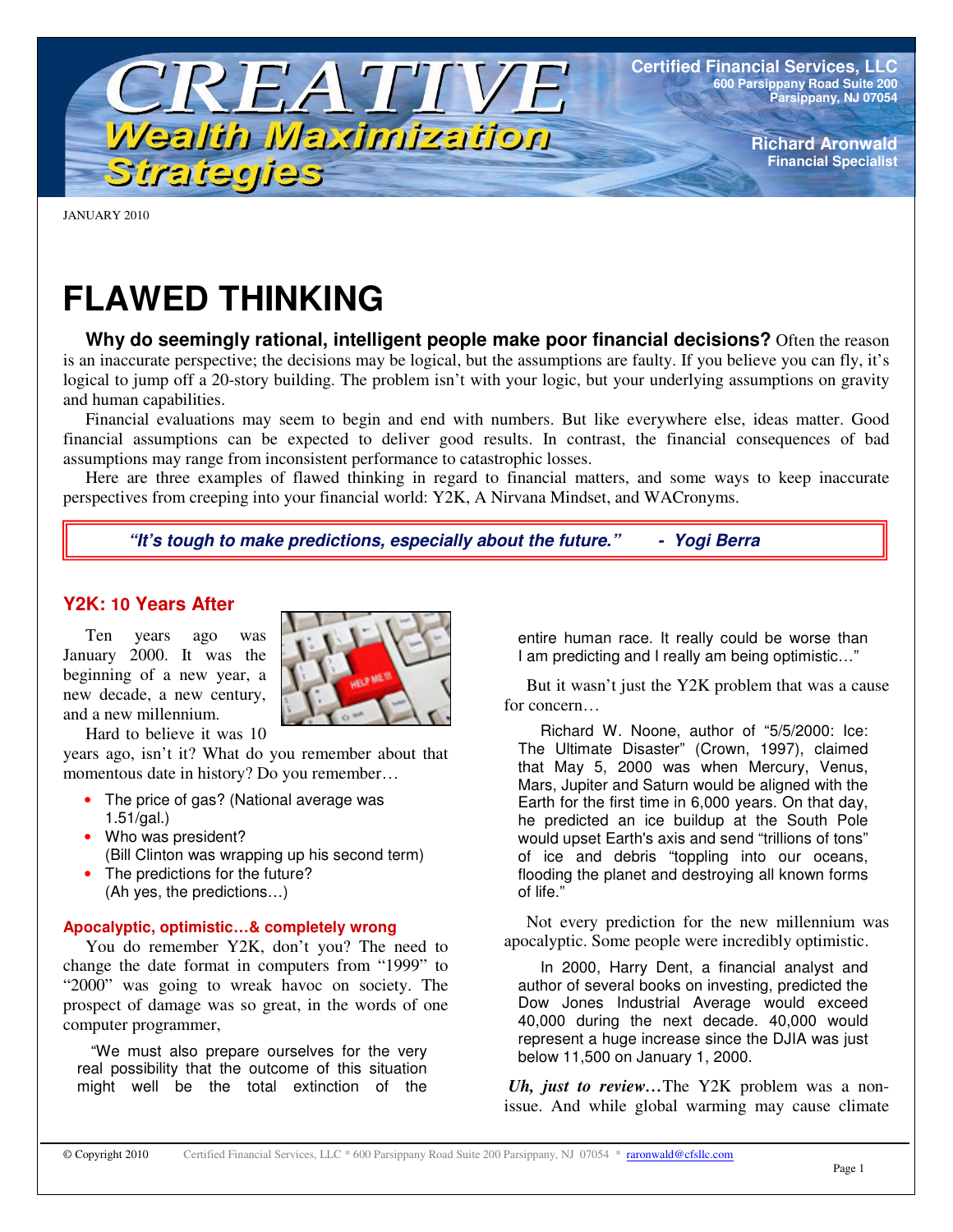change, there was not a natural disaster caused by ice *(and a book written by "Noone" might actually be "no one," even if it is available on Amazon)*. The DJIA index peaked at 14,164 on October 9, 2007 and then retreated, falling as low as 6,547 on March 9, 2009, a decline of 53% in 17 months. As of December 15, 2009, the DJIA recovered to stand at 10,501, but nobody thinks the Dow will reach 40,000 by December 31, 2009. Like a lot of other prognostications, both fearful and exciting, these guesses were way off target.

There were, however, some momentous and unexpected events during the decade, both apocalyptic and optimistic. There was a contested presidential election, the 9-11 terrorist attacks, the war in Iraq, and the mortgage and financial failures that led to the deepest recession since the Great Depression. After being shut out for 86 years, the Red Sox won the World Series twice in the past decade! Gold rose to more than \$1,200/oz. and gasoline passed \$4.00/gal. And what about Blackberries and iPhones and Wii Fit? Who could have imagined, right?

### **No one sees the future, but everyone keeps looking.**

The truth is we are constantly surprised by what comes next. In hindsight, we may be able to see how things took place, but rarely can we see clearly what's



ahead. Most of the time, the historically significant changes are the ones that no one recognizes at the time. When the first transistors, computer chips, and fiber optics were developed, how could anyone have the insight to see them as the building blocks for cell phones, laptop computers, and the Internet?

Yet because we are intensely

interested in the future, particularly as it relates to us, our inability to accurately predict it doesn't deter people from trying – or from making outrageous predictions. People still read horoscopes, still pay for a psychic hotline, and still subscribe to financial newsletters claiming "insider information" about the stock market. Whether it's a vision of impending disaster or great financial opportunity, there's an almost irresistible attraction to a message with a TEOTWAWKI element, i.e., the-end-of-the-world-as-we-know-it. Or as one marketing campaign put it "this changes everything."

## **Resisting the Prediction Impulse**

There are two practical ways to blunt the impact of predictions on your financial life.

**First, follow the money.** Remember, there is often a profit motive attached to the prediction. If someone wants to charge you for an exclusive look at the future, it should give you pause. One Y2K doom-and-gloom futurist who has moved on to predicting other end-ofcivilization scenarios has the nickname "Scary Gary," because he constantly promotes the next "big problem." Not surprisingly, he also has the next answer – for a price. If the prediction is coupled with an inducement to make a financial decision that enriches the predictor, be careful.

**Second, sound principles for present circumstances usually trump unique predictions and strategies for the future.** There are time-tested financial principles with a track record of success, and there are "special situations" that supposedly require a unique approach because "this is a once-in-a-lifetime" occurrence. No-money-down, no-documentation mortgages were made because both borrowers and lenders believed the predictions that housing values would always increase. When the prediction proved false, both parties were stuck. On the other hand, if everyone had insisted on sound financial principles (demonstrated by a substantial down payment), both borrowers and lenders might have been able to weather the storm of depressed housing prices.

- **HOW MANY OF YOUR FINANCIAL DECISIONS ARE BASED ON PREDICTIONS?**
- **DO THE PEOPLE WHO INFLUENCE YOU PROVIDE** *PREDICTIONS* **OR** *PRINCIPLES***?**

**REMEMBER: SOUND FINANCIAL PRINCIPLES DELIVER PROVEN RESULTS. PREDICTIONS MAY ENTERTAIN, BUT THEY DON'T ALWAYS WORK.**

**\_\_\_\_\_\_\_\_\_\_\_\_\_\_\_\_\_\_\_\_\_\_\_\_\_\_\_\_\_\_\_\_**

# **2010: The Year of the Roth IRA Conversion**

*If the early announcements are any indication, 2010 could be the Year of the Roth IRA conversion. How do we know this? Well…*

An August 27, 2009 article from *Morningstar* (news.morningstar.com) calls the chance to convert to a Roth IRA "the planning opportunity of the decade."

In an article for the *Detroit Free Press,* on November 19, 2009, Susan Tompor reported "the Roth IRA conversion is definitely building buzz."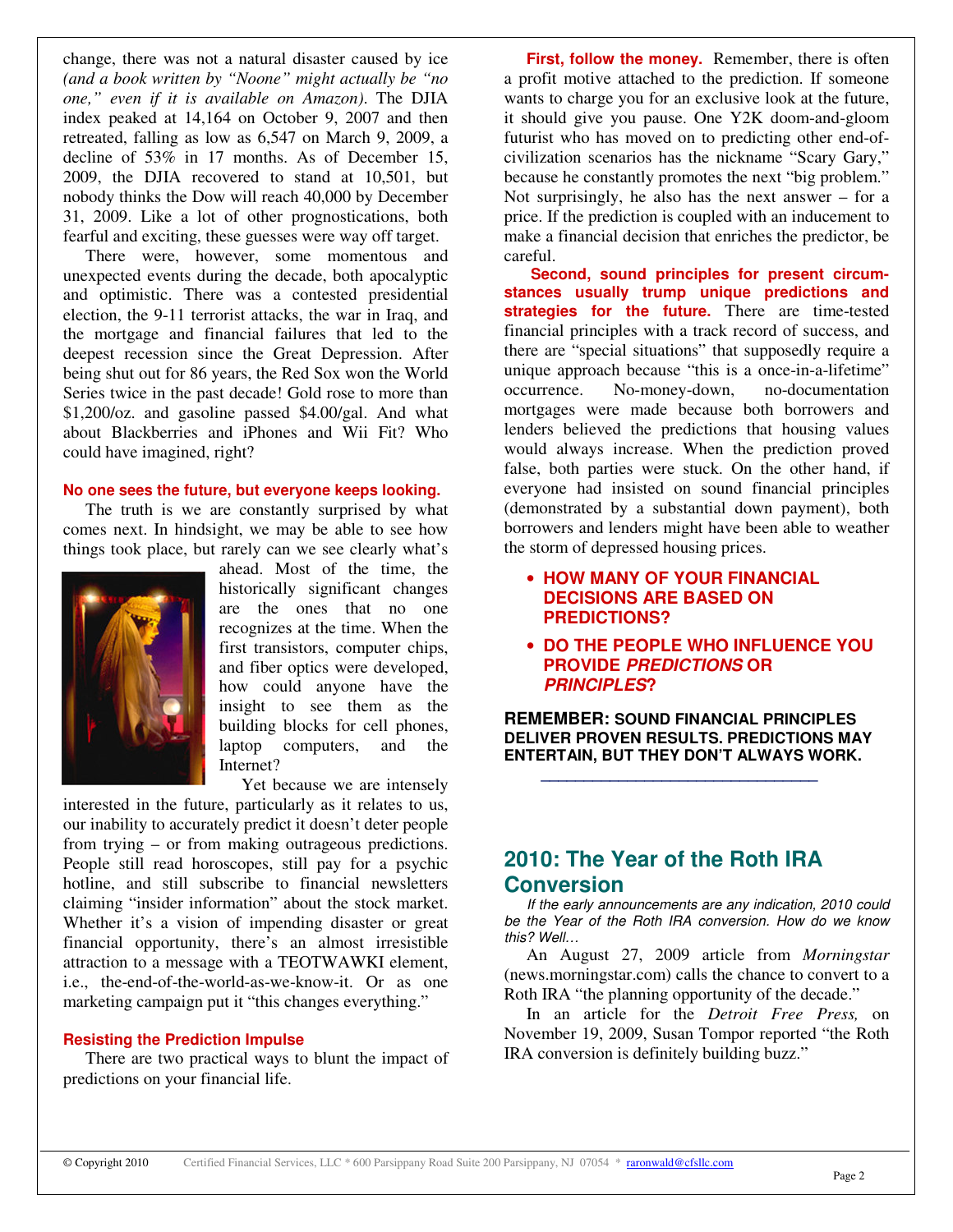On November 24, 2009 *Forbes.com* led with "Get ready to be bombarded with information about Roth IRA conversions."

Admittedly, three sources by themselves do not make a trend, but they are representative of the general media buzz. What's the big deal? Here's the story:

### **Roth IRA retirement plans have the following features:**

 Eligibility to make deposits to a Roth IRA is dependent on your income level.

Deposits receive no tax deduction.

 Once you have held the Roth IRA for at least five years, and are at least age 59 ½, withdrawals are tax-free. There are no required minimum distributions from a Roth

IRA at any age.

Roth IRA assets can be left to children or other heirs.

A change in tax law, effective 2010, broadens the ability of owners of Traditional IRA accounts to convert them to Roth accounts. This is what the fuss is all about.

Beginning in 2010, the income limits on Roth IRAs will be eliminated, so investors of all income levels will be able to convert their Traditional IRA assets to Roth IRA assets. This is significant, because prior to this change, only those with a modified adjusted gross income (MAGI) of \$100,000 or less could execute a conversion.

### **Reasons to consider a conversion to a Roth IRA**

**You may pay less in taxes.** If you convert your Traditional IRA balance to a Roth IRA, you'll pay taxes on the amount being converted. But because of recent market volatility, your account balance may be lower than it was when the market was stronger. In effect, you may pay less in taxes.

**If you convert in 2010, you have the option to spread the tax burden over two years.** When you convert to a Roth IRA, you will have to pay taxes on any deductible contributions and investment earnings.



But, if you make the conversion in 2010, you can pay the taxes in 2010 or you can spread the taxes over the subsequent two year, 2011 and 2012.

**There are no required minimum distributions.** Unlike Traditional IRAs, Roth IRAs do not require that you take minimum distributions when you reach age 70½. That means your account can continue to grow tax-free until you – or your heirs – are ready to withdraw the money.

#### **Reasons to not convert to a Roth IRA**

**Money.** The Roth conversion isn't a freebie. In order to convert to a Roth IRA, you must pay income taxes on the Traditional IRA as if you had cashed out. If you pay the tax from funds in the IRA account, it will decrease the transfer amount and diminish the tax-free growth that might occur over time. Further, if you use funds from the IRA and are younger than 59  $\frac{1}{2}$ , the amount used to pay the tax may be subject to an early withdrawal penalty. "A Roth conversion is expensive. There's a big up-front cost to doing this," Tim Steffen told Tompor. Steffen is a financial and estate planning manager for Robert W. Baird & Co. in Milwaukee.

**You think you'll be in a lower tax bracket in retirement.** If your financial situation is such that you anticipate future income will be much lower than it is today, paying the tax now may not make sense.

**You have a short time until you intend to withdraw the funds.** Money transferred to a Roth IRA must remain in the account for five years, or it will lose its tax-free withdrawal status.

"It goes back to: What's your tax bracket? Do you have the funds outside the IRA to pay the tax? And what's your time frame for needing those assets?" said Jill Garvey, vice president and regional manager for the wealth planning group at

Comerica Bank.

**Another twist:** *(see next page)*